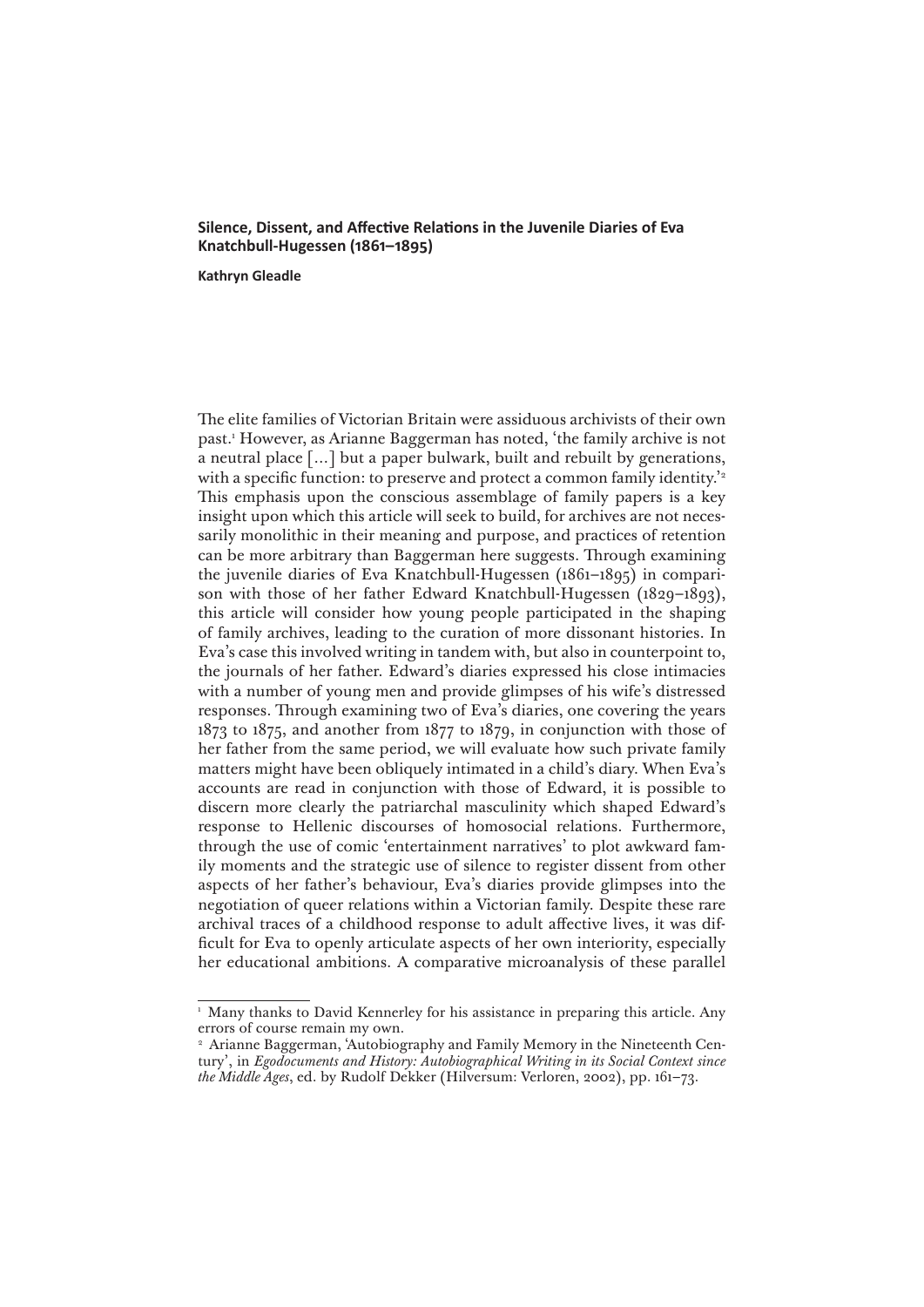documents, from daughter and father, allows us to explore the multiple layers of silences and self-censorship within the family archive.

Ostensibly, the Knatchbull-Hugessens were a close-knit unit. Eva had two older siblings, Katharine (1859–1926) and Edward ('Ned') (1857–1909), and a younger brother, Cecil (1863–1933), with whom she was close. Her father Edward (later Lord Brabourne) was a Liberal politician for most of his career and also achieved limited success as a writer of children's stories. Her mother Anna ('Annie') (1829–1889), née Southwell, was from a clerical family in Hertfordshire.3 The family home was in Smeeth, Kent, a county where the Knatchbull-Hugessens had political associations dating back to the seventeenth century.4 They had a keen sense of their identity as members of the local Kentish elite, with long histories of governance, philanthropic engagement, and literary success; and preserved extensive family papers across the generations.5 Furthermore, Eva's paternal grandmother was the niece of novelist Jane Austen. Edward inherited his mother's letters from Austen and published the first edition of Austen's letters in 1884.<sup>6</sup> This was a family in which archive keeping, family stories, and the perpetuation of a literary lineage was a key facet of dynastic identity.

The writing of diaries was a common pedagogical practice in this period and girls' diaries were frequently overseen by other family members. This formed part of a wider culture of journal keeping in which diaries were frequently read aloud or shared between kin. As such, many diarists adopted multiple strategies of censorship, ellipsis, and emotional concealment, ranging from subconscious to deliberate acts of self-fashioning. As Jane Hunter has observed of the American context, diaries provided a 'route of mediation' for young girls, a way to release but contain rebellious impulses without rupturing family relations.7 This meant that diaries had the potential to function as a journal for communal reading or remembrance, as well as a site for the expression of individual subjectivities. The process was especially intricate in the case of Eva. She valued the

<sup>3</sup> For further details on the family, see Margaret Wilson, *Eva: An Aspiring Victorian: The Life of Eva Knatchbull-Hugessen, Great-Great-Niece of Jane Austen* (Tonbridge: the author, 2008); Margaret Wilson, *A Kent Girl-Graduate* (Tonbridge: the author, 1994). <sup>4</sup> Sir Hughe Knatchbull-Hugessen, *Kentish Family* (London: Methuen, 1960).

<sup>5</sup> See the online catalogues at the Kent History and Library Centre, [<https://www.](https://www.kentarchives.org.uk/collections/getrecord/GB51_U951_3_2_30) [kentarchives.org.uk/collections/getrecord/GB51\\_U951\\_3\\_2\\_30](https://www.kentarchives.org.uk/collections/getrecord/GB51_U951_3_2_30)>; [<https://www.](https://www.kentarchives.org.uk/collections/getrecord/GB51_U951_3_2_25_1_45) [kentarchives.org.uk/collections/getrecord/GB51\\_U951\\_3\\_2\\_25\\_1\\_45](https://www.kentarchives.org.uk/collections/getrecord/GB51_U951_3_2_25_1_45)> [accessed 24 September 2018]. Quotations from the Knatchbull-Hugessen archive have been reproduced courtesy of Kent History and Library Centre, Maidstone. On the first citation of each diary the full archival reference will be given, thereafter the date only will be cited parenthetically.

<sup>6</sup> Deirdre Le Faye, 'Lord Brabourne's Edition of Jane Austen's Letters', *Review of English Studies*, n.s., 52 (2001), 91–102.

<sup>7</sup> Jane H. Hunter, 'Inscribing the Self in the Heart of the Family: Diaries and Girlhood in Late-Victorian America', *American Quarterly*, 44 (1992), 51–81.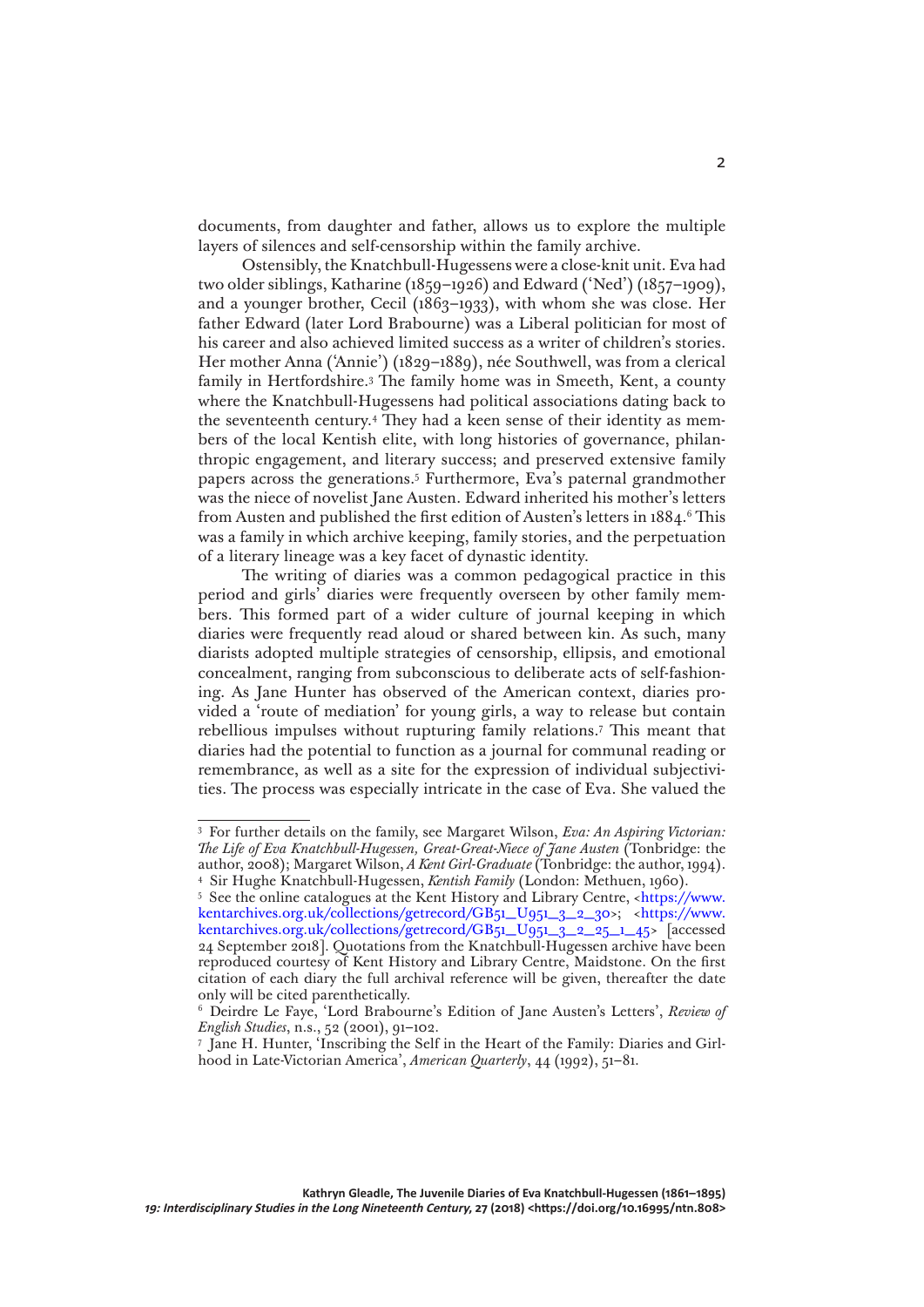kinship identity valorizing the Knatchbull-Hugessen status and lineage, but manifested distinctive, sometimes rebellious responses to the girlhood norms of her class.

Over a period of three years, Eva occasionally wrote in a Renshaw's diary pre-printed for 1873. This spasmodically kept volume, penned in a frequently careless hand, included copies of poems, random entries (often acerbic comments about her governess), some torn-out pages, and a few more regularized entries from 1876.<sup>8</sup> The reasons for preserving documents in family collections are opaque. Their survival is thanks to varying considerations of sentimentality, chance, and inclusive or neglectful practices of curation. Other texts composed by Eva during this period appear to have been designed more distinctly for their effect upon an imagined audience. In common with many Victorian girls she acted as a curator of her father's papers, collecting cuttings of his parliamentary and local activities and pasting them into a large scrapbook, which Edward subsequently indexed.9 Eva therefore had an explicit consciousness of her role in keeping a family archive. In a second, far more carefully compiled diary from the mid-1870s, Eva took the trouble to provide a retrospective index (*Fig. 1*). Eva and her family, like many Victorians, sat together and read old family papers, many of them girlhood letters and diaries.<sup>10</sup> The nature of this diary, with its indices and colourful illustrations, suggests that she may have composed this text with a knowledge, perhaps even an aspiration, that it would be cherished for family consumption.

Scholars have often emphasized the formlessness of diaries. Felicity Nussbaum has written of diaries' 'resistance to closure and form', and Rebecca Hogan of their 'cyclical, repetitive and cumulative structure'.<sup>11</sup> Yet Eva's diary for 1873–75 was a carefully constructed text, highly cognizant of narrative form. It did not purport to be a diurnal account of events, but often functioned rather as a narrative of selected highlights from the period. However, despite the highly feminized presentation, with her selfportrait in a stylish dress and the inclusion of pressed flowers later in the diary, the incidents Eva chose to index were often moments of subversion, mishaps, or instances of minor rebellion. Whereas girlhood diaries were

<sup>8</sup> Diary of Eva Knatchbull-Hugessen, 1873–76, Maidstone, Kent History and Library Centre, U951/C116.

<sup>9</sup> See, for example, Diary of Eva Knatchbull-Hugessen, 27 January, 10 February, 17 February, 10 March, 24 March, 31 March, 5 May 1878, Kent History and Library Centre, U951/F30/3; Scrapbooks of Edward Knatchbull-Hugessen, U1963/F1–7, Diary of Edward, 1878, U951/F25/30.

<sup>&</sup>lt;sup>10</sup> For references to the reading of family girlhood papers, see Diary of Eva Knatchbull-Hugessen, 15 February, 4 November 1878; Diary of Eva Knatchbull-Hugessen, 21 May, 26–28 May 1883, Kent History and Library Centre, U951/F30/5. <sup>11</sup> Felicity A. Nussbaum, 'Toward Conceptualizing Diary', in *Studies in Autobiography*, ed. by James Olney (Oxford: Oxford University Press, 1988), pp. 128–40; Rebecca Hogan, 'Engendered Autobiographies: The Diary as a Feminine Form', *Prose Studies*, 14.2 (1991), 95–107 (p. 98).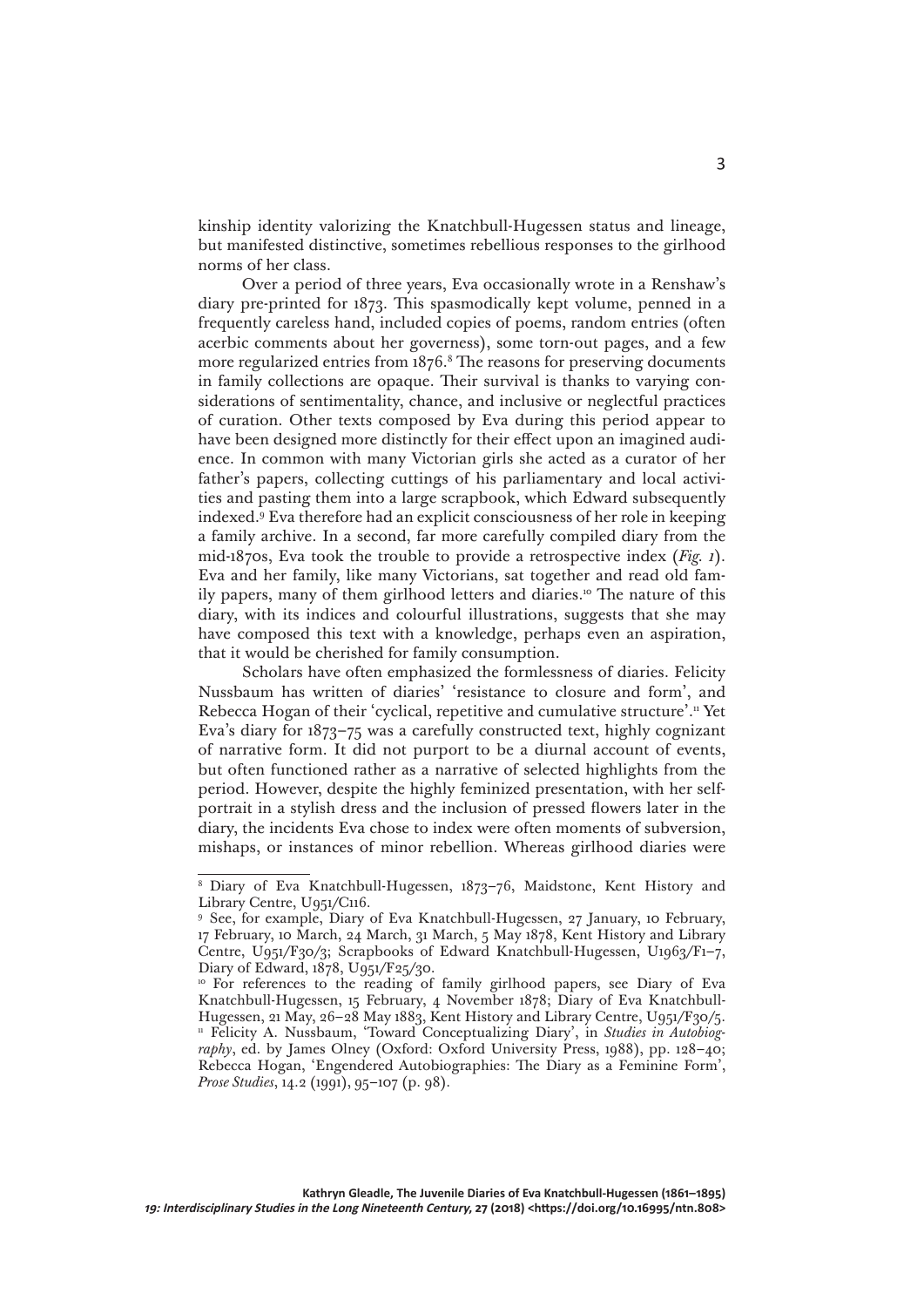$\overline{UNDEX}$ I notes  $12<sup>th</sup>$ My Birthday Ned's 14th Birth  $18$ first going Dym church Eva Anatchbull  $\overline{b}$ ring  $q_1$ *S meeth* Left notten eggs She christy ministrale Ce un Cessens. meeth Visit to Eton  $28$ Asing to greenwich  $30<sup>°</sup>$ I ried flowers. Eton and Harrow match. Clon and Teams<br>In the fast : Tepper Guissant true<br>We event to Sposcley.<br>At Sporcley.  $\frac{4}{4}$ Peggie's funeral. Cricket at Carterbury Cricket at Coloniera<br>My honey Bapeep. Our Cricket. n. 3 Oher Natcher Oher Matches.<br>Kate's honese running awam

*Fig. 1*: Diary of Eva Knatchbull-Hugessen, 1873–75, U951/F30/1. Courtesy of Kent History and Library Centre, Maidstone.

circulated to wider kinship networks to serve as points of discussion in the socialization of young girls,<sup>12</sup> Eva resisted many dominant notions of respectable juvenile femininity. The reference to 'The rotten eggs' on page 24 recounted an incident in which she and her brother pelted passers-by with rotten eggs and the subsequent complaint from neighbours (30 April 1874).13 Her use of the diary form provided a means of creating an alternative leitmotif within the family memory to the dominant one of respectable public service she collated in her father's scrapbooks. Moreover, at this time, Eva was also writing a manuscript novel, 'The Netherpont Tragedy',

<sup>&</sup>lt;sup>12</sup> The diary of Louisa Gurney, for example, was circulated to later generations of girls in her kinship network including her niece Priscilla Gurney, and great-niece Laura Troubridge. See *Extracts from Priscilla Johnston's Journal; and Letters*, coll. by E. MacInnes (Carlisle: Thurnam, 1862), p. 1; Laura Troubridge, *Life amongst the Troubridges: Journals of a Young Victorian 1873–1884*, ed. by Jacqueline Hope-Nicholson (London: Tite Street, 1999), p. 6.

 $13$  As an adult, Eva subsequently published a reworking of the incident in which the young female protagonist sought to make amends for her actions, in Eva Knatchbull-Hugessen, 'A Dramatic Effect', *Blackwood's Edinburgh Magazine*, December 1887, pp. 753–72.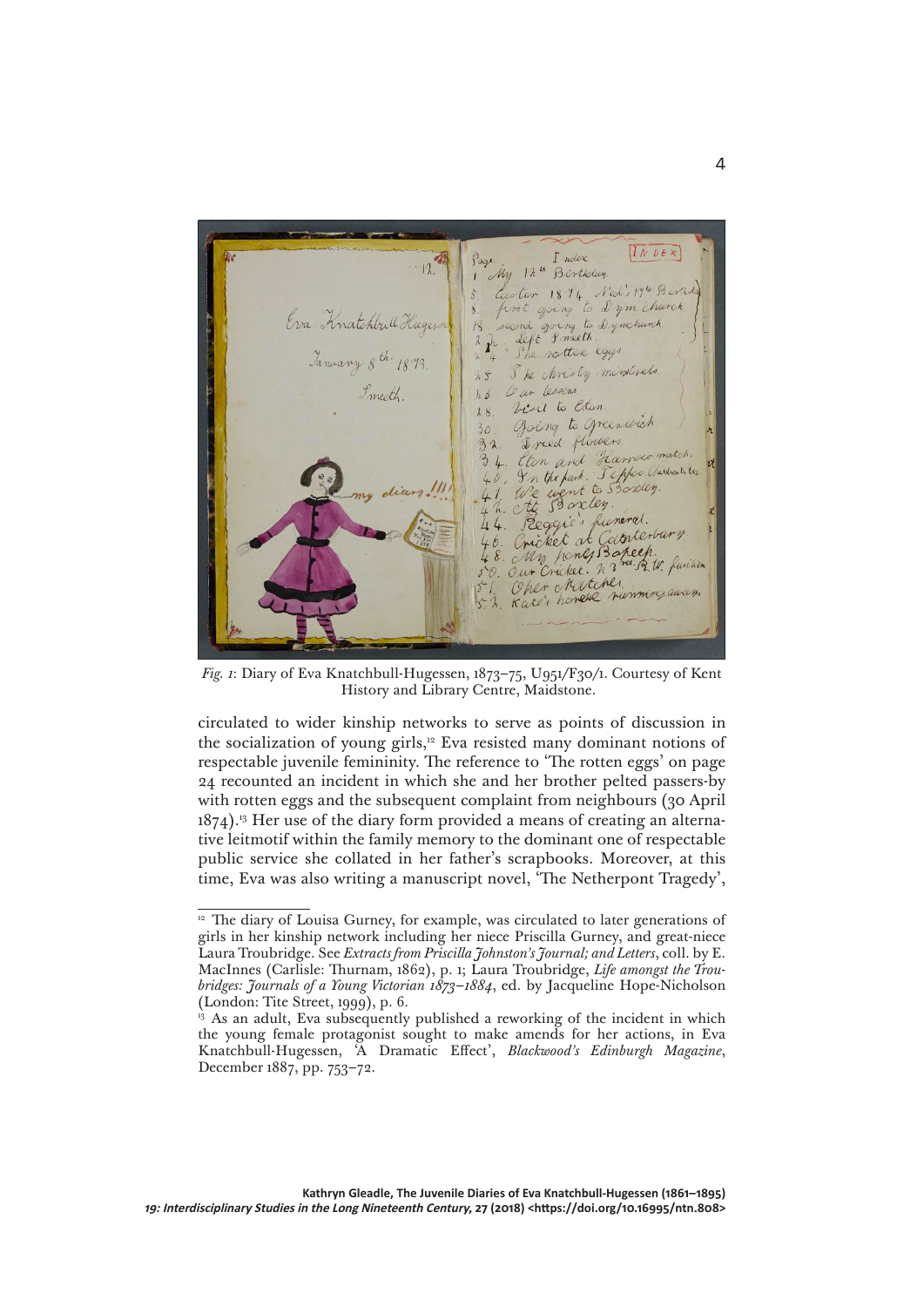along with a range of poems, ballads, and stories.14 Copies of these works were circulated to family members. It thus formed part of the literary genealogy of Eva's kinship network. One copy of 'The Netherpont Tragedy' still exists in the ancestral family home into which Eva's sister Katharine married.15 Eva's juvenile cultural practices thus had wider significance for the ways in which the family chose to remember and represent itself. This included providing a space for Eva to gently satirize aspects of her family story. Thus, the villain in 'Jenks the Would-Be Poet' (begun in 1875 and completed early in 1876), a bullying 'sharp boy' named 'Sprattson', was identified as a supporter of William Gladstone. This was a knowing reference given that her father had been a member of Gladstone's cabinet.16 The preservation of material such as this, with these comic references, indicates a richer, multidimensional family archive.

The highly selective nature of Eva's early diary does not mean that difficult or unhappy memories were simply censored; rather, that we need to be attentive to the emotional economy of memory-making within the text. Narrative psychologists have explored the significance of 'entertainment stories' in the construction of individual identity. As Kate McLean and Avril Thorne explain, 'personal narratives that emerge in everyday life, often manifested in entertainment stories, are as crucial to understanding and becoming a person as are narratives of more serious and perhaps more momentous life experiences.' McLean and Thorne observe that the cultural work of 'energizing a valued audience' is critical in understanding the salience of these narratives.17 Resorting to entertainment stories not only established Eva with a distinctive authorial persona, it also protected her from disclosing more disruptive emotions. For example, on 11 July 1875 Eva mentioned in a brief parenthesis that her cousin Edward Dimsdale had died of rheumatic fever at Marlborough College. The Dimsdales (Edward's mother, Celia, was Annie's sister) were extremely close to the Knatchbull-Hugessens and Eva regularly stayed with them. The lack of any further comment on Edward's death does not indicate a lack of feeling, but rather points to a strategy of emotional containment. Two weeks later her diary index referenced 'Reggie's funeral' (see *Fig. 1*). This was an elaborate mock

<sup>&</sup>lt;sup>14</sup> Eva Knatchbull-Hugessen, 'The Netherpont Tragedy', Kent Archives and History Centre, U951/F13.

<sup>&</sup>lt;sup>15</sup> Katharine Knatchbull-Hugessen married Charles Prideaux Brune in 1883. My thanks to Peter and Elisabeth Prideaux Brune for generous access to their family archive, at Prideaux Place, Padstow.

<sup>16</sup> Eva Knatchbull-Hugessen, 'Jenks the Would-Be Poet', bound in 'The Netherpont Tragedy'.

<sup>&</sup>lt;sup>17</sup> Kate C. McLean and Avril Thorne, 'Identity Light: Entertainment Stories as a Vehicle for Self-Development', in *Identity and Story: Creating Self in Narrative*, ed. by Dan P. McAdams, Ruthellen Josselson, and Amia Lieblich (Washington DC: American Psychological Association, 2006), pp. 111–27 (pp. 112, 116).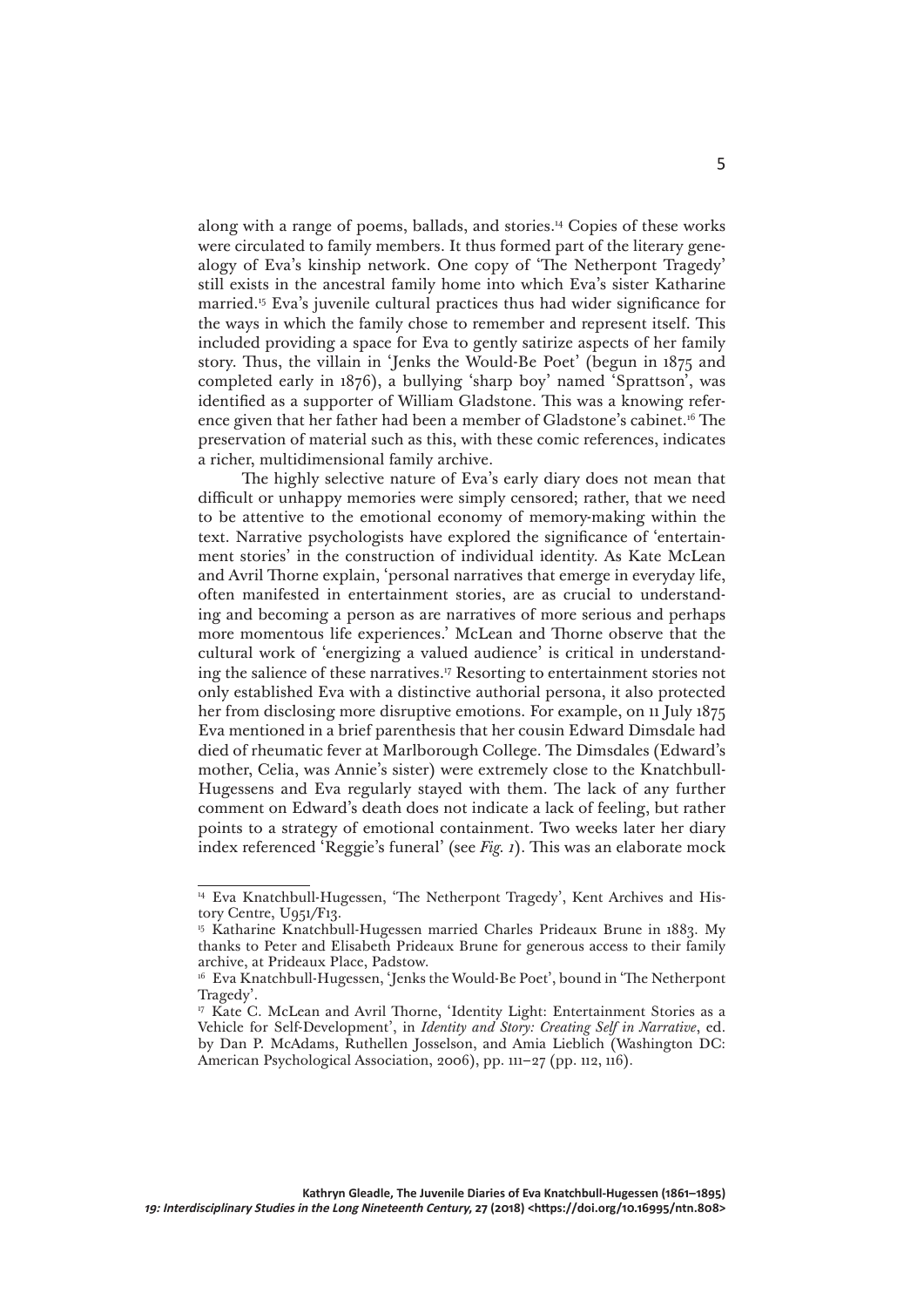funeral staged for a brand-new doll which she named after a paternal uncle (21 July 1875). In recording this event, I would propose the diary functioned as an outlet for marking experiences — in this instance, family loss and bereavement — that could be difficult for a child to address directly. The remainder of this article will consider how Eva deployed these and other narrative strategies to navigate her representations of family life during periods of turbulence in her parents' marriage.

The family appeared to often function well as a unit; there were strong, affectionate bonds between the siblings, and also between the children and their parents. On an occasion when all six members of the nuclear family were together, Edward recorded sentimentally in his diary, 'my Annie and I and our four darlings, God bless them!' (19 January 1878). Edward was an extrovert, emotional, and sometimes domineering character who was highly sensitive to criticism. He had an enhanced belief in his own abilities, and his public roles and reputation were extremely important to him.18 From 1871 to 1874 he was parliamentary undersecretary for the colonies in Gladstone's first administration, although he claimed that this had been somewhat beneath him: 'I felt […] that I had claim to higher office than an Under Secretaryship.<sup>'19</sup> While he remained an MP and continued to have a number of other professional commitments, in the years following his loss of office in 1874 other aspects of his elite masculine identity acquired a heightened significance. His investment in the masculine cultures of Eton (which he visited regularly) and the University of Oxford intensified and, in 1879, he wrote a series of articles on these institutions.20 He emerged as a staunch defender of the homosocial culture at Eton which came under scrutiny following the dismissal of two tutors (William Johnson in 1872 and Oscar Browning in 1875) for their pederastic relationships with pupils. Edward was evidently sympathetic towards both. He became embroiled in Browning's defence, and later both were employed as tutors to Eva.<sup>21</sup>

<sup>&</sup>lt;sup>18</sup> For a full consideration of Edward Knatchbull-Hugessen's character, see Judith Rowbotham, 'Edward Knatchbull Hugessen, 1st Lord Brabourne, and the British Empire, 1871–1893' (unpublished doctoral thesis, University of Wales, 1982), chapter 1.

<sup>19</sup> Edward Knatchbull-Hugessen, Political Journal, Kent History and Library Centre, U951/F27/5, p. 13.

<sup>&</sup>lt;sup>20</sup> Edward Knatchbull-Hugessen attended Eton from 1844 to 1847, and Magdalen College, Oxford from 1847 to 1851. See E. H. Knatchbull-Hugessen, 'An Old Eton School-List', *Time*, August 1879, pp. 527–36; 'My Oxford Days', *Time*, September 1879, pp. 682–93; 'The Oxford Union', *Time*, November 1879, pp. 146–56.

<sup>21</sup> E. H. Knatchbull-Hugessen, 'Our Public Schools and Public Schoolmasters', *Fraser's Magazine*, February 1876, pp. 229–45; diary of Eva Knatchbull-Hugessen, 21 January 1881, Kent History and Library Centre, U951/F30/4; letters from Eva Knatchbull-Hugessen to Oscar Browning, 1881–83, King's College, Cambridge, OB/1/9/918/A.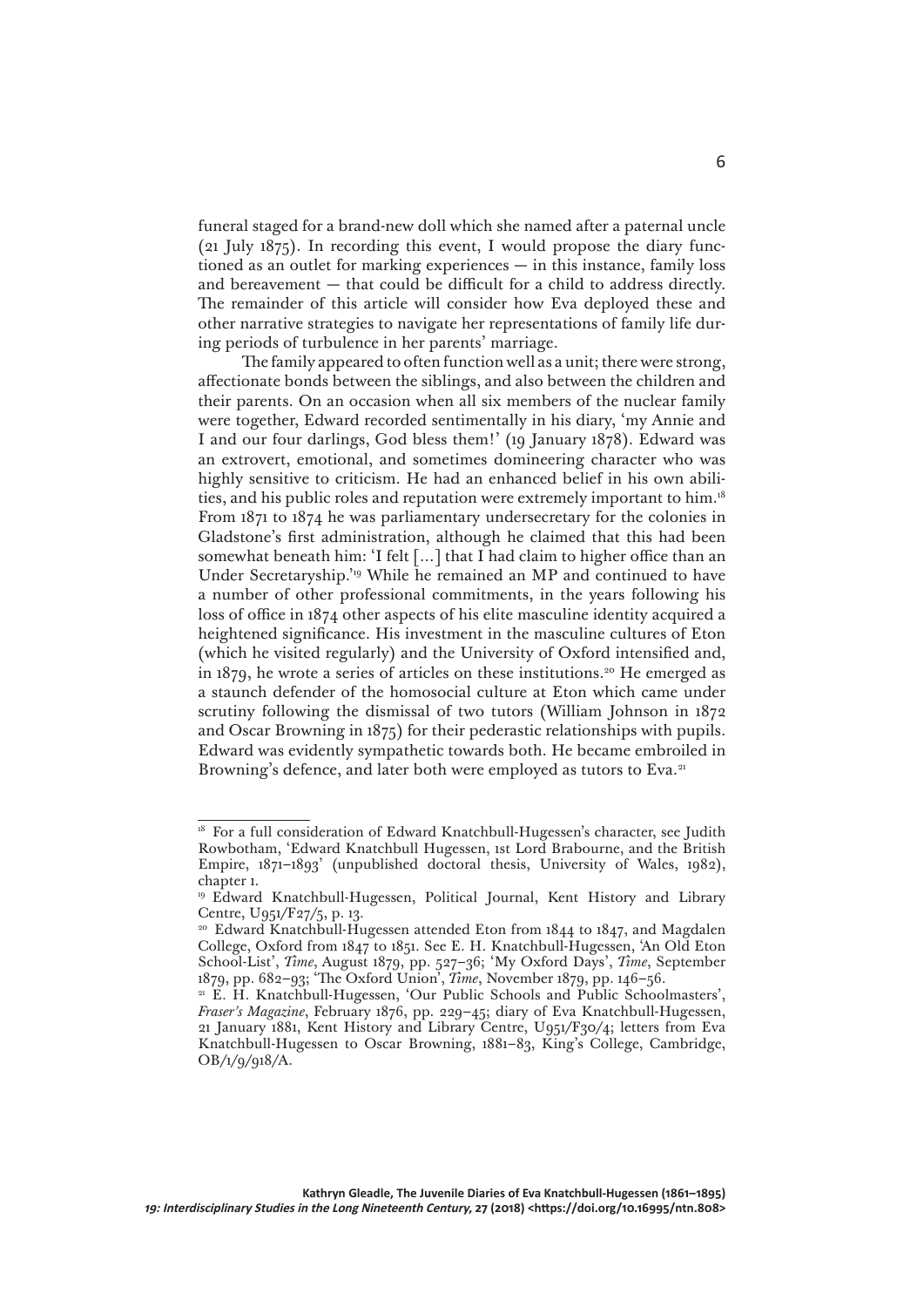The revived Hellenism of the mid-Victorian period, to which William Johnson (later Cory) was an influential contributor and Browning a firm advocate, lauded classical Greek models of male friendship. It celebrated the ideal of fraternal bonds, rooted in intellectual, spiritual, and physical closeness.<sup>22</sup> In the Platonic model, tight-knit relationships between older and younger men were encouraged as an ideal of ethical education.<sup>23</sup> Hellenism especially thrived in Oxford from the 1850s. Benjamin Jowett of Balliol College famously sought to embody these ideals of homosocial interaction through the pedagogical medium of the tutorial system.24 The new Hellenism celebrated the beauty of the young male body, and although Jowett emphasized the chastity of these relationships, others did not. In an essay composed in 1873 (and published in 1883), 'A Problem in Greek Ethics', John Addington Symonds, a former student of Jowett and one of the most influential exponents of Hellenism, drew attention to the sexual love enjoyed by men in ancient Greek society.<sup>25</sup>

According to Donald Yacovone, relationships of fraternal love could be more important to masculine subjectivity than 'traditional manly virtues' (p. 197). The potential of such relationships to enhance a sense of masculine identity and pride seems apposite for understanding aspects of Edward Knatchbull-Hugessen's selfhood during this period of altered professional ambitions. Alongside a 'Political Journal', retrospectively documenting what he perceived as his public achievements, Edward also kept a Letts diary into which he commonly managed to squeeze thirty to forty lines on each page (*Fig. 2*). Here, the minuteness of his writing constituted a form of modified censorship, whether designedly or not, constraining the casual reading of others. It reveals that from 1874 Edward forged close bonds with a number of young Etonians: Algernon Haskett-Smith ('Algy'), a keen young cricketer (b.1856); Edmund D'Eyncourt (b.1855); Australian-born Stuart Donaldson (b.1854); and Arthur Todd (b.1854).<sup>26</sup>

<sup>&</sup>lt;sup>22</sup> Donald Yacovone, "Surpassing the Love of Women": Victorian Manhood and the Language of Fraternal Love', in *A Shared Experience: Men, Women, and the History of Gender*, ed. by Laura McCall and Donald Yacovone (New York: New York University Press, 1998), pp. 195–221 (p. 196).

<sup>23</sup> Morris B. Kaplan, *Sodom on the Thames: Sex, Love, and Scandal in Wilde Times*  (Ithaca: Cornell University Press, 2005), esp. pp. 110–12; Thomas K. Hubbard, 'Athenian Pederasty and the Construction of Masculinity', in *What is Masculinity?: Historical Dynamics from Antiquity to the Contemporary World*, ed. by John H. Arnold and Sean Brady (Basingstoke: Palgrave Macmillan, 2011), pp. 189–225.

<sup>&</sup>lt;sup>24</sup> Linda C. Dowling, *Hellenism and Homosexuality in Victorian Oxford* (Ithaca: Cornell University Press, 1994), pp. 35–36.

<sup>25</sup> Sean Brady, *Masculinity and Male Homosexuality in Britain, 1861–1913* (Basingstoke: Palgrave Macmillan, 2005), pp. 157–209; Emily Rutherford, 'Impossible Love and Victorian Values: J. A. Symonds and the Intellectual History of Homosexuality', *Journal of the History of Ideas*, 75 (2014), 605–27.

<sup>&</sup>lt;sup>26</sup> Haskett-Smith trained as a lawyer but died of a domestic gunshot wound in 1887. See 'In Memoriam', *Eton College Chronicle*, 15 December 1887, p. 172; 'Melancholy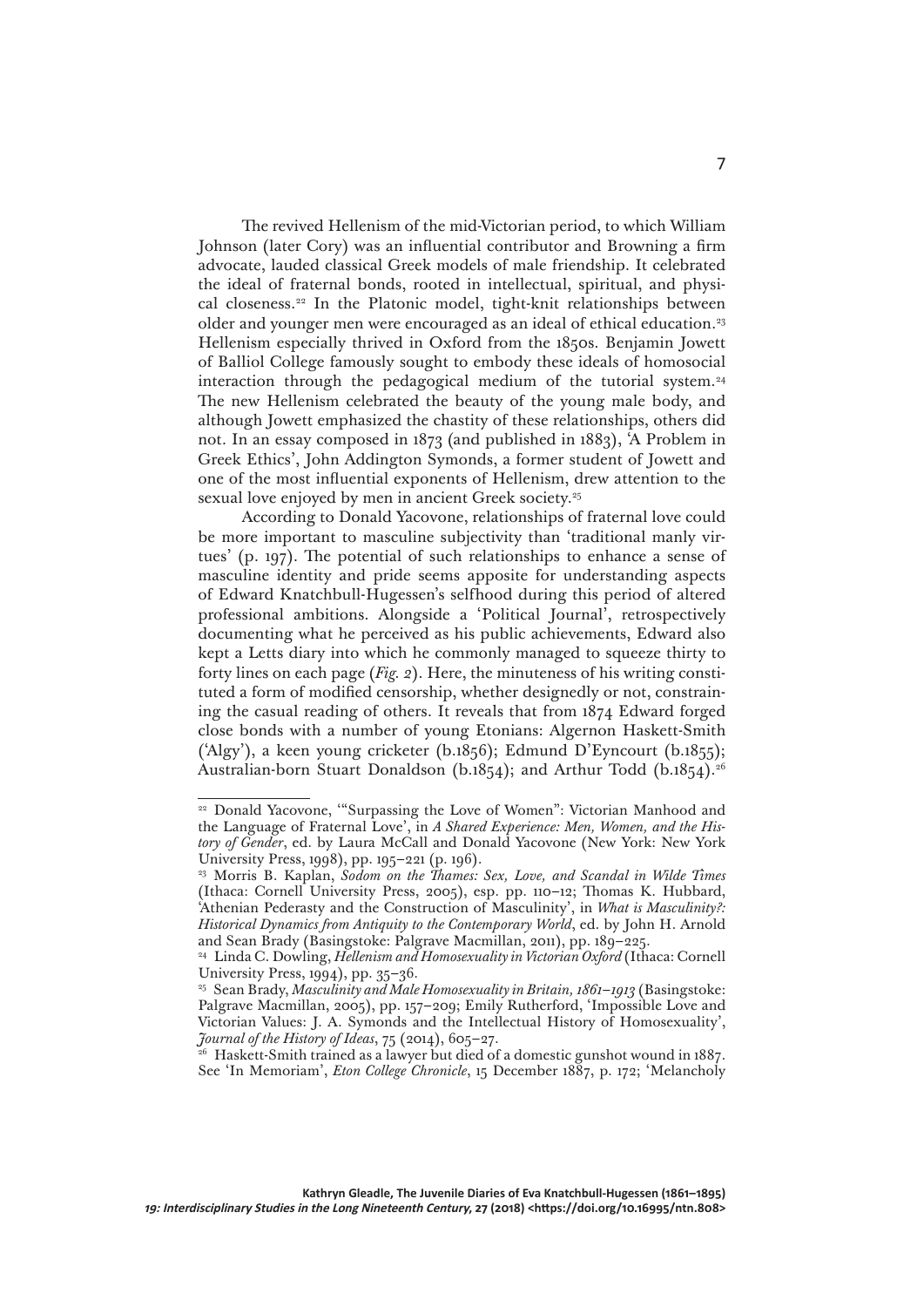

*Fig. 2*: Diary of Edward Knatchbull-Hugessen, December 1874, U951/F25/1–45. Courtesy of Kent History and Library Centre, Maidstone.

Edward's diary recorded the regularity of his letters to these youths (often daily in the case of Arthur Todd), and chronicled their responses to him. It appears that a significant attraction of these exchanges was that they bolstered his own sense of self. He sent them photographs of himself and copies of books he had written, and clearly enjoyed acting as a patron (14 September 1874, 29 December 1874). As he recorded on 20 October 1874, 'I had a charming letter from Edward D'Eyncourt — very grateful for my last, of advice &c on his going to Oxford'; similarly, on 9 January 1878, he reported that Donaldson had come to seek his advice over the offer of a mastership at Eton. In emphasizing his role as mentor Edward could situate these encounters within a hierarchical Hellenic norm. The material culture of these friendships also demonstrates the influence of this model. In his will Edward bequeathed to Arthur Todd, who became his frequent companion, a bronze replica of 'The Faun of the Capitol', which Todd had purchased for him during an extended vacation they took to Rome together in 1875. It was a copy of a famous sculpture by the Greek artist Praxiteles (4th century bc), and was hailed to embody the beauty of the youthful male form.27 Despite the seeming frankness of many diary

Accident', *Morning Post*, 24 November 1887, p. 3. Donaldson was Australian, his father was Sir Stuart Donaldson, the first Premier of New South Wales. He became an assistant master at Eton in 1878 and later went on to become master of Magdalen*.*  See 'In Memoriam', *Eton College Chronicle*, 4 November 1915, pp. 905–06.

<sup>27</sup> James Dallaway, *Of Statuary and Sculpture among the Antients* (London: Murray, 1816), p. 316n.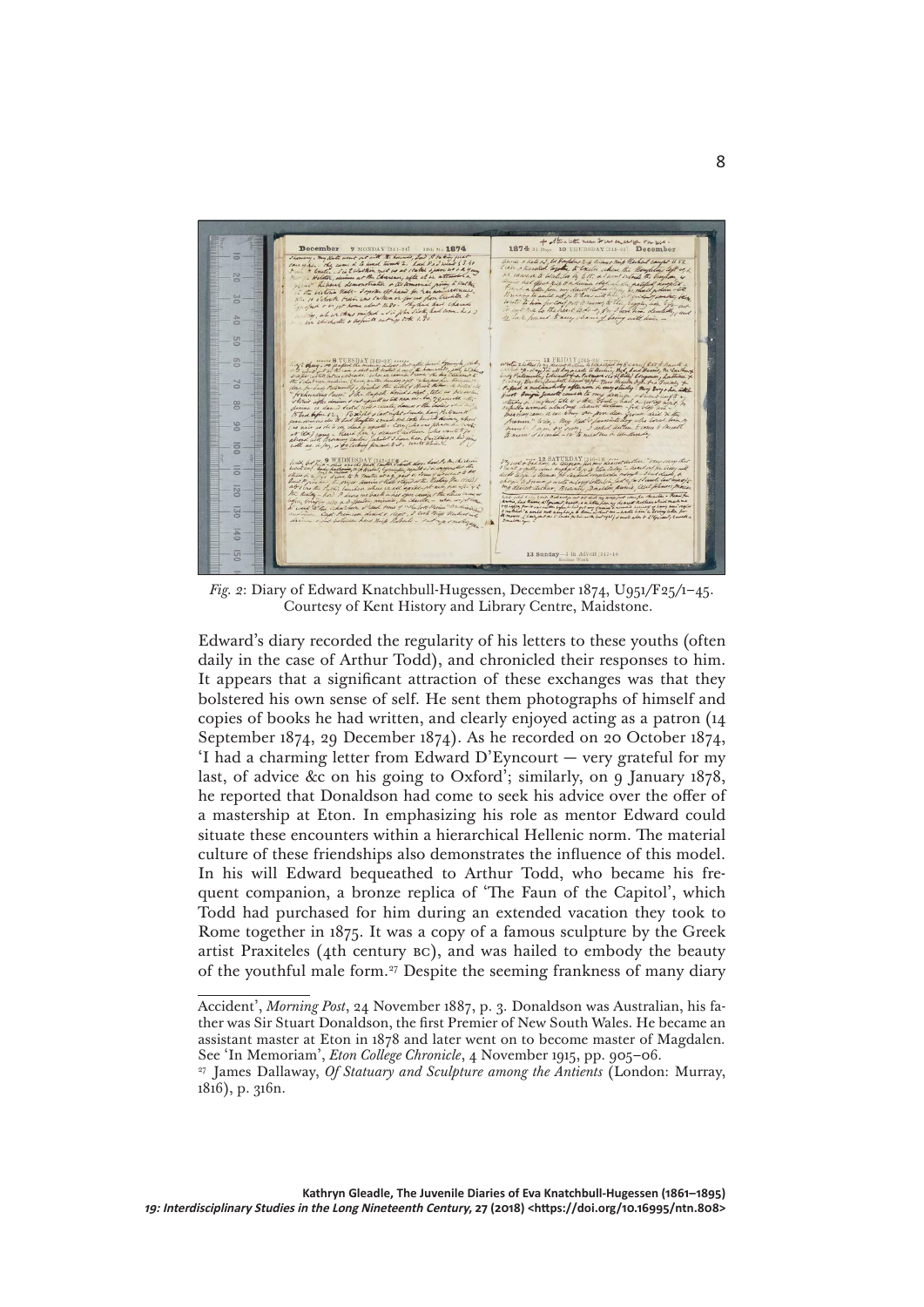entries, Edward did withhold aspects of his private life. The phrase 'had my hair cut', in a larger, emphasized hand, appears regularly. The bizarre presentation of the phrase, with its contrast to other entries, suggests that this was an experience he wished to encode, possibly a form of (commercial?) sexual activity.<sup>28</sup> However, Hellenic discourse provided a conduit for the acceptable expression of his associations with young men.

Annie, however, was appalled. While it was not until the advent of sexology in the 1880s that discussion of same-sex relationships became more widespread, newspaper reporting of trials for sodomy was one indication of 'a pervasive and tacit awareness of sex between men' across the period (Brady, p. 132). Certainly, the tenor of Annie's response seems to indicate that she rejected the categorization of these friendships as chaste. Edward's long-standing commitment to Arthur Todd (routinely referred to as 'My dearest Arthur' in the diary), endured for many years and caused particular friction. The liaison seemed to gather in intensity during a prolonged house visit from the 19-year-old in June 1874. Edward cherished their moments of privacy together, waking him to go on secluded walks early in the morning (22 June 1874). 'Alas! our last day together', he lamented on the departure of Todd, 'I parted with this, the dearest friend I have ever known' (23 June 1874). By the end of the summer his fondness for Todd was sparking furious marital arguments. Annie wished Todd to occupy a bedroom in a more remote part of the house on his visits and, according to Edward, she was 'speaking to me in the most insulting manner' (11 September 1874). A temporary peace did not last long. By the end of the year, Edward was making plans for Todd to accompany him to Italy for an extended vacation. He explained, 'I love him devotedly, and so look forward to any chance of being with him' (10 December 1874). Edward successfully secured permission from the master of University College, Oxford, where Todd was then a student, that he might miss a term of study to accompany him on the trip. Annie was horrified. As Edward recorded on New Year's Eve, 'Not a happy day to end the old year, my wife being so angry at my going abroad with Todd' (31 December 1874).

In the event, Edward and Todd's holiday to Italy lasted for two months and marital relations on his return remained fraught. Edward added a retrospective note, dated 7 June, to a long account of the problems he had penned on New Year's Day, complaining, 'alas that things should be no better! My best, my dearest friend is kept from coming to see me at my home by my wife's insane dislike of him. She says she will leave the house if he comes there!'.<sup>29</sup> Two days later, they had another row about

<sup>&</sup>lt;sup>28</sup> For indicative examples, see Edward's diary entries for 2 July 1874, 19 March 1878,

<sup>7</sup> March 1879, Kent History and Library Centre, U951/F25/31.

 $^{29}$  Entry dated 7 June, added as a postscript to entry for 1 January 1875, Kent History and Library Centre, U951/F25/27.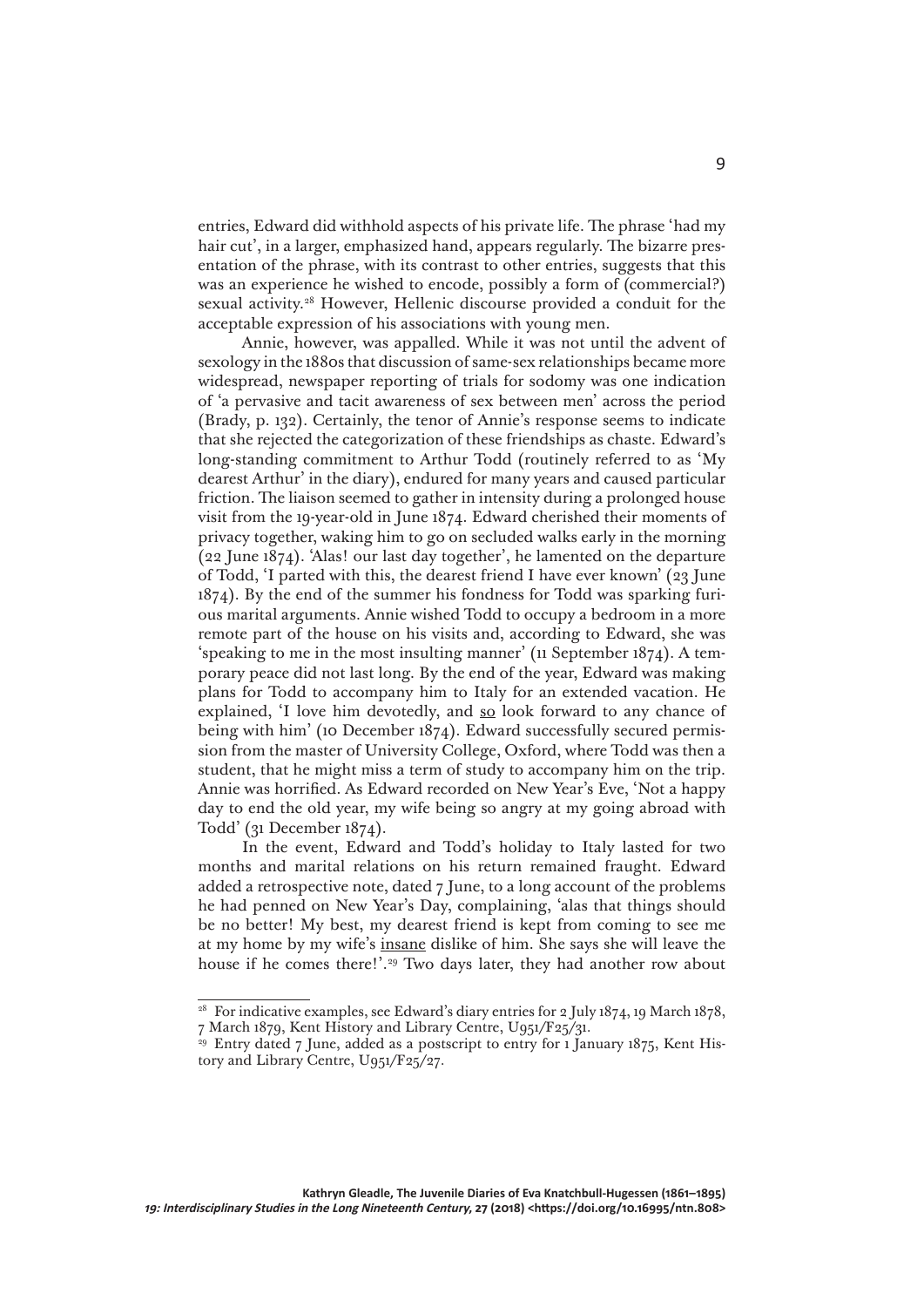Todd, towards whom Edward claimed his wife was 'behaving disgracefully' (9 June 1875). Annie remained outraged by his intimacy with Todd, regarding whom Edward reported in the summer of 1878, 'she still detests and behaves so shamefully to me about him' (30 July 1878).

Annie clearly interpreted the relationship with Todd as disreputable and threatening to the integrity of their marriage. The Hellenic defence of the ethics of male friendship could enable Edward to assume a position of moral outrage at these suspicions. However, it was also his wife's refusal to submit to his position per se which enraged him. On 1 January 1875, relating the row over his imminent trip to Rome, he had concluded:

> The manner in which she has behaved to me about it, & the language she has used about Todd […] is such that I cannot alter my plans without loss of self-respect & of any hope of ever having any authority in my own house again.

His claim that he was now compelled to go to Rome with Todd in order to uphold his ascendancy as the head of the household indicates that Edward's specific response to the culture of mid-Victorian neo-Hellenism was closely entangled with his own patriarchal masculinity. It was possible for Victorian men who did not conform to conventional heterosexuality to maintain supportive relationships with their spouses, as did John Addington Symonds, for example (Brady, pp. 174–76, 184–85). However, in Edward's case, his tendency to egocentrism, his altered status following his loss of office, and his intellectual belief in male supremacy, meant that this aspect of his self was embedded within a particular formulation of elite masculinity. As such, his insistence that his wife condone his affective liaisons (and his indignation when she refused to do so) was enmeshed with his exercise of patriarchal authority.

In what follows we will consider the extent to which it was possible for his daughter to voice these sensitive emotional matters in a diary which had the potential to be shared by others. The delicate sensibilities involved are compounded by the fact that the relationship between Edward and Eva was warm. He routinely referred to her as 'my Darling Evy'; Eva was deeply attached to her father and proud of him and of his high status. The sanctioning of male romantic friendship in Hellenic discourse was associated with the elite male world of Oxbridge colleges, and was not a perspective necessarily available to women, especially one such as Annie who lacked classical education, much less a young girl like Eva. Psychological studies of girlhood have pointed to the discursive silence around themes such as sexuality which inhibits girls from expressing desire or knowledge.30 How far then, is it possible to trace the implications of hidden queer

<sup>&</sup>lt;sup>30</sup> Caitlin E. Welles, 'Breaking the Silence Surrounding Female Adolescent Sexual Desire', *Women and Therapy*, 28.2 (2005), 31–45.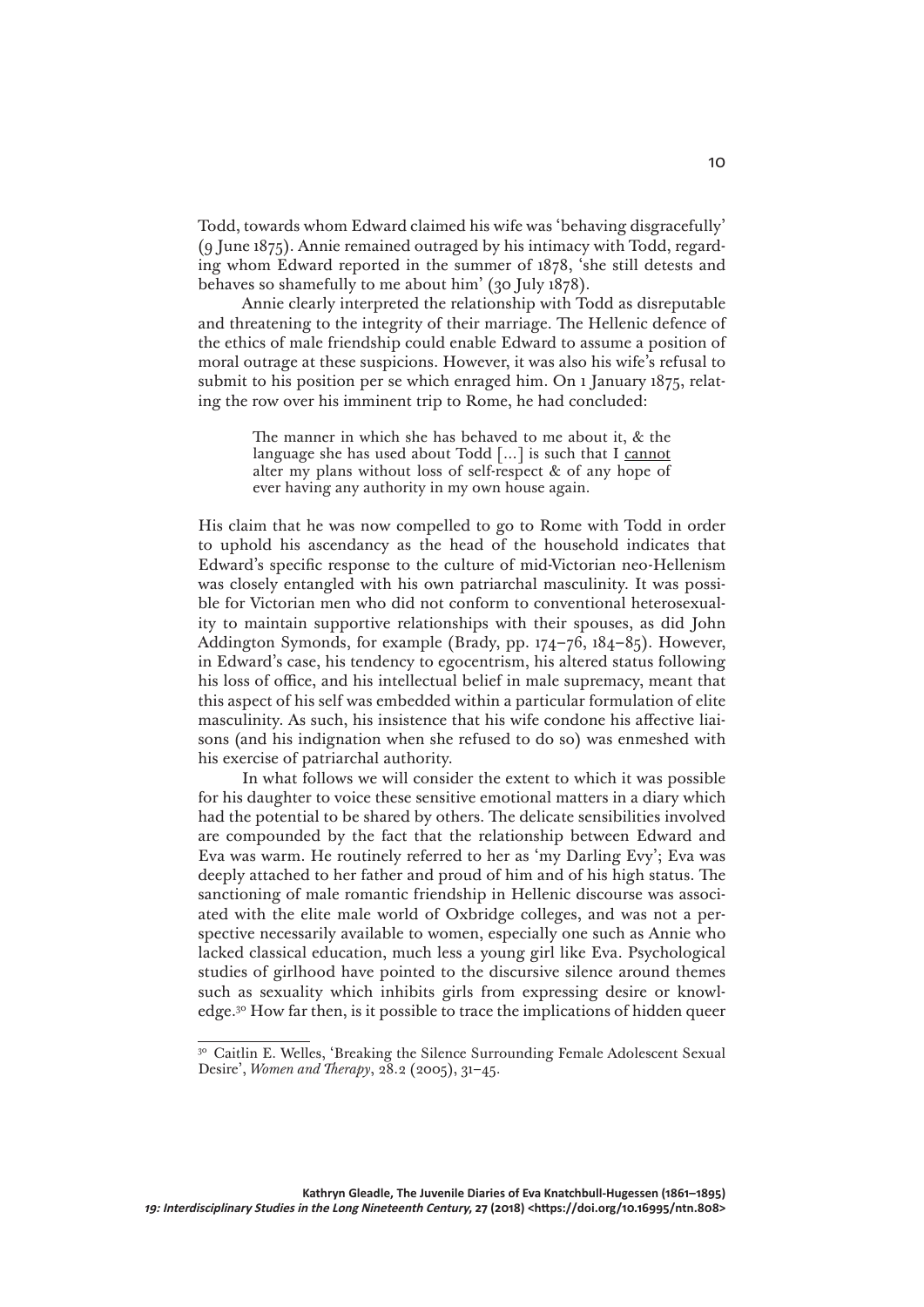histories through the study of juvenile archives? Could a child articulate the inexpressible?

In fact, Eva's first reference to her father's heterodox relationship with Todd appeared five pages into the diary. In a lively account of her brother Ned's birthday, 5 April 1874, Eva abruptly interrupted her own narrative to interject, 'I must just say that Todd, — one of papa's ducky-darlings — is here, that's to say one of the boys papa has taken up, though he is nineteen.' This 12-year-old girl had devised her own vocabulary — 'duckydarling' — for expressing what she clearly perceived as the peculiarity of her father's friendship with Todd. We cannot know if Eva was aware of the strife the relationship caused her parents, and she does not express the reasons for her own uneasiness with it. However, she went on to articulate her discomfort through the prism of a comic 'entertainment narrative', explaining her mother's orchestration of who would partner who into a celebratory meal to mark Ned's birthday. Eva recounted how Annie requested that an old family friend hand Katharine in to dinner. 'He did, and then!!', Eva continued, making liberal use of exclamation marks to heighten the drama,

> I had been calculating to myself before, and I had come to the conclusion that Cecil will take me in 'so my dear diary, you may imagine my horror! Disappointment! And disgust' when mama said mildly: 'Mr Todd, will you take Evy in?' He advanced towards me but I said boldly, 'I'd rather not!' Todd said 'Oh! Pray don't force her!' and I went in alone. (Easter 1874)

Eva was an accomplished cultural agent and was able to articulate an arch representation of the affective atmosphere the encounter occasioned. This vivid account, while alluding to Eva's visceral distaste for Todd, made comic use of diary convention: 'my dear diary'. The entry did not communicate the reasons for Eva's dislike of Todd, but it did ensure that this awkward moment remained enshrined in family memory.

As the diary progressed, Eva adopted a different tactic for textually navigating her father's behaviour. At the start of 1875, when marital tensions were at their height, Eva's diary was as lively as ever, providing an engaging account of a festive tea party: 'Didn't the children stuff!!! Violet Perry had more than 4 pieces of cake!' (9 January 1875). However, no mention was made of her father's departure to Italy on 15 January. Indeed, there were no further entries at all until February, at which point she provided an extended account of her visit to Brighton with her mother and sister. Here the absence of her father was underlined, though not voiced, by her inclusion of a spirited account of Annie's flirtation with a dashing foreign diplomat. It was a subject she introduced suddenly with the comment, 'Here I must put something' (6 February 1875). This is a strikingly similar formulation to the one she employed for venturing into the subject of her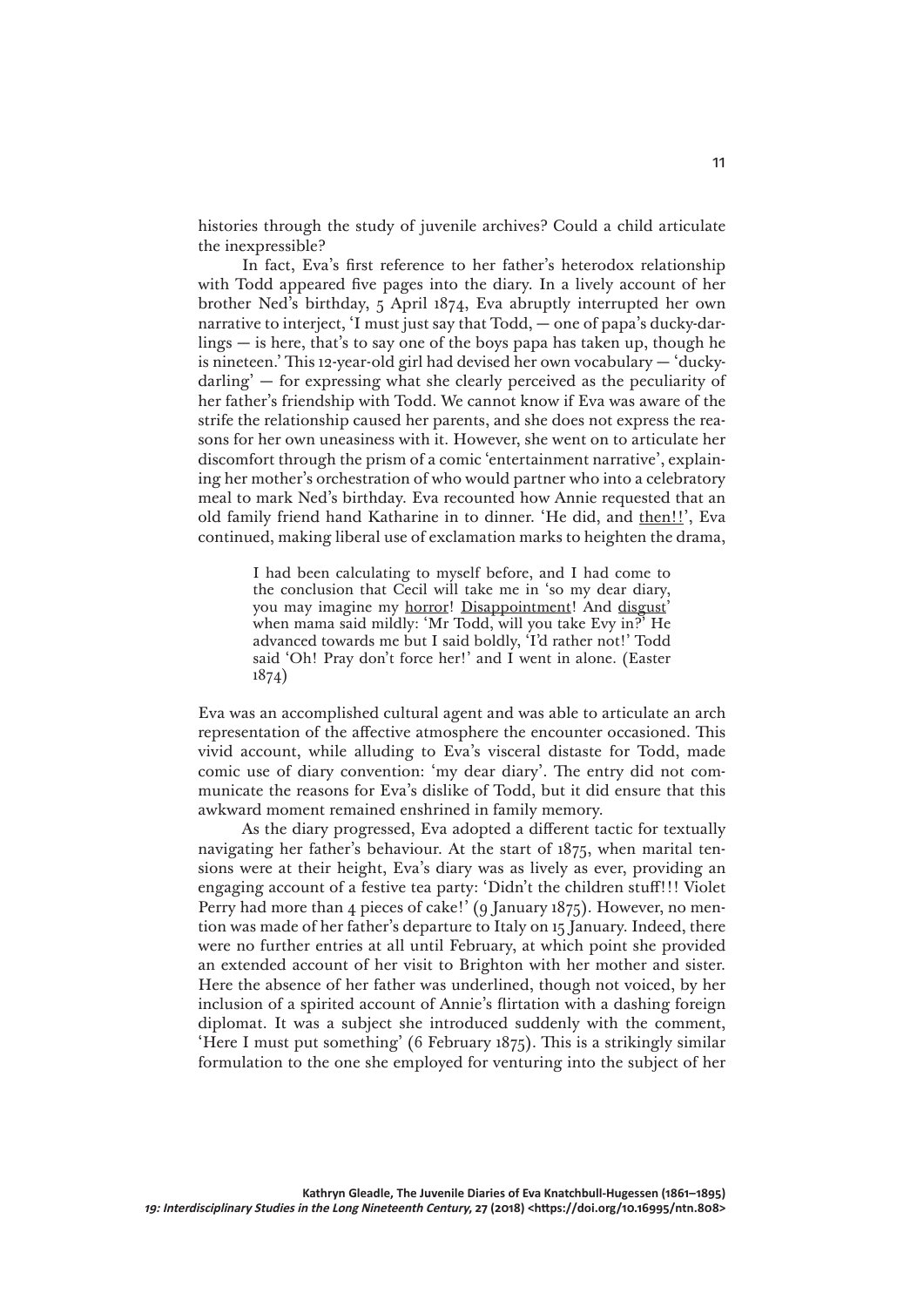father's ducky-darlings ('I must just say that'). It was an uncharacteristic turn of phrase for Eva to employ. The narrative disruption she deployed on both occasions seems to symbolize her sense of a deviation from expected parental behaviour.31 Her ensuing vignette intimates that Annie, while a religiously observant woman, was allowing herself a little latitude with an errant husband abroad in Rome. According to Eva, they first encountered the diplomat on the train journey to Brighton. Annie was seemingly keen to encourage contact, Eva noting that her mother was 'very polite to him and offered him sandwiches'. Eva then comments that 'he evidently could not talk English' (6 February 1875). In fact, the man in question, later named as M. Le Comte de Lancastre, was a Portuguese ambassador who had married a British woman in London two years earlier.32 Such an individual would doubtless have been proficient in English, indicating that the two adults were probably conversing in French to exclude Annie's daughters from the conversation. They encountered him again during concerts at Brighton where Annie gave him their calling card. He subsequently paid Annie a visit and, as Eva recorded, 'stayed two hours!!'. Her suggestive use of punctuation emphasized how the call exceeded respectable etiquette. She concluded her account: 'he had tea with us, dinner and bed as usual of course he didn't stay for that' (7 February 1875). That Eva was aware of the potential of the visit to transgress polite norms is hinted in her comic syntax and explanation.

Eva soon became poorly and remained unwell until shortly before her father's return from Rome on 9 March, after an absence of nearly two months. During this period, she made no reference to Edward. Although Eva often featured the travel of male family members in her index, and routinely referred to her father's movements in the diary itself, neither her index nor the substantive text made any mention of his trip, nor of his absence or return. On 12 March Edward recorded showing his children photographs of his trip with Todd, although once again Eva chose not to reference this. Indeed, she seems deliberately to erase him from her account at this point, commenting that 'there is not much to put of what I do in London, one day is the same as another'.33 In this instance the absence of comment was as telling as overt discussion. Silence could express dissent.34

By 1878 and 1879 Eva, now aged between sixteen and seventeen years old, had adopted a diurnal diary format. This permits a closer textual comparison with her father's journal. In 1879 Eva made a brief but

 $3<sup>1</sup>$  See her diary entry in the quotation above for Easter 1874.

<sup>32</sup> *Daily News*, 29 August 1873, p. 4.

<sup>33</sup> Monday, 8 [March] 1875 (a retrospective account covering 8–20 March).

<sup>34</sup> Rodney G. S. Carter, 'Of Things Said and Unsaid: Power, Archival Silences, and Power in Silence', *Archivaria*, 61 (2006), 227-30 [<https://archivaria.ca/archivar/in](https://archivaria.ca/archivar/index.php/archivaria/article/view/12541)[dex.php/archivaria/article/view/12541>](https://archivaria.ca/archivar/index.php/archivaria/article/view/12541) [accessed 24 September 2018].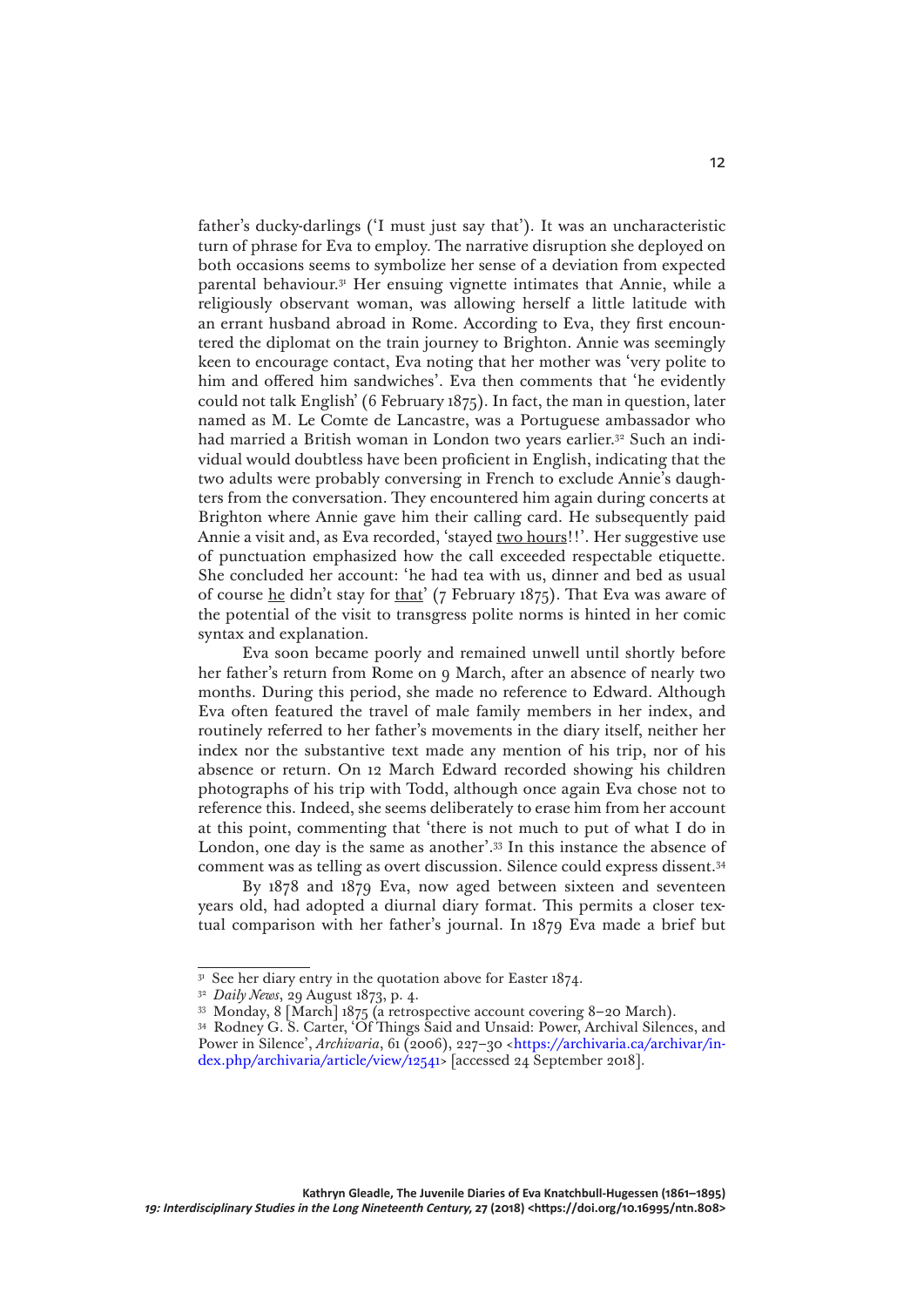telling comment about Todd, her tone signalling both her disapproval and a dismissive knowingness of the friction he created: 'Mr Todd came to luncheon and, to my eyes he is a remarkably uninteresting young person' (10 February 1879). Nonetheless, Eva's evident sense of loyalty to her father and her subjective investment in upholding an ideal of family life meant that she rarely criticized her father openly or dwelt explicitly on these darker family strains. When Eva referenced disharmony between her parents, she tended to focus upon incidental disagreements and eclipsed the more divisive issues between them. On 27 January 1878, for example, Eva wrote that she 'walked round the new path [in the family grounds] with Papa who dotes upon it, and is vexed with Mama not thinking it such an improvement as he does'. Edward, with his dominant personality and patriarchal view of domestic relationships, often expressed frustration when he was unable to impose his views on other family members. As such, occasions when his wife or children dissented from him, especially on issues of importance to him, assumed a greater significance. The following day he recorded his disappointment at being unable to secure 'my dearest Arthur' a place to listen to a key parliamentary debate on naval spending in response to the Russo-Turkish War (28 January 1878). Eva's entry included a lengthy appraisal of the household's differing views on the war. She explained that her mother 'abuses the Russians roundly', while her father 'believes the Russians sincerely meant to help'. She tactfully commented of these conflicting views, 'I am amused, but do not get much the wiser.' Yet despite the importance of the issues for her father's professional persona (he was to publish a letter to his constituents explaining his position on the related question of naval spending), Eva demonstrated her sympathy with her mother's position: 'if it will be a bad thing for Russia to get too much power,' she decides, 'I wish she may be stopped in time.'35

A further source of family dissension at this time was the unwillingness of Eva's eldest brother, Ned, to take the competitive entrance examination for the army as he wished to accept a nomination to enter the army via the militia. Annie was deeply upset by the proposal, which was widely seen as a weak option for those who had failed, or were unlikely to pass, the competitive exam. Edward was inclined to support his son, and the matter was discussed intensively during February 1878.36 While Ned eventually decided to take the competitive examination, family relations were tense, for the matter spoke to wider parental disquiet over Ned who, Edward and Annie felt, was often lazy as well as discourteous to them. Edward later

<sup>35</sup> Diary of Eva Knatchbull-Hugessen, 28 January 1878; Edward Knatchbull-Hugessen, Political Journal, p. 75.

<sup>36</sup> Gwyn Harries-Jenkins, *The Army in Victorian* Society (London: Routledge and Kegan Paul, 1993), pp. 154–55; Diary of Edward Knatchbull-Hugessen, 17–18 February 1878.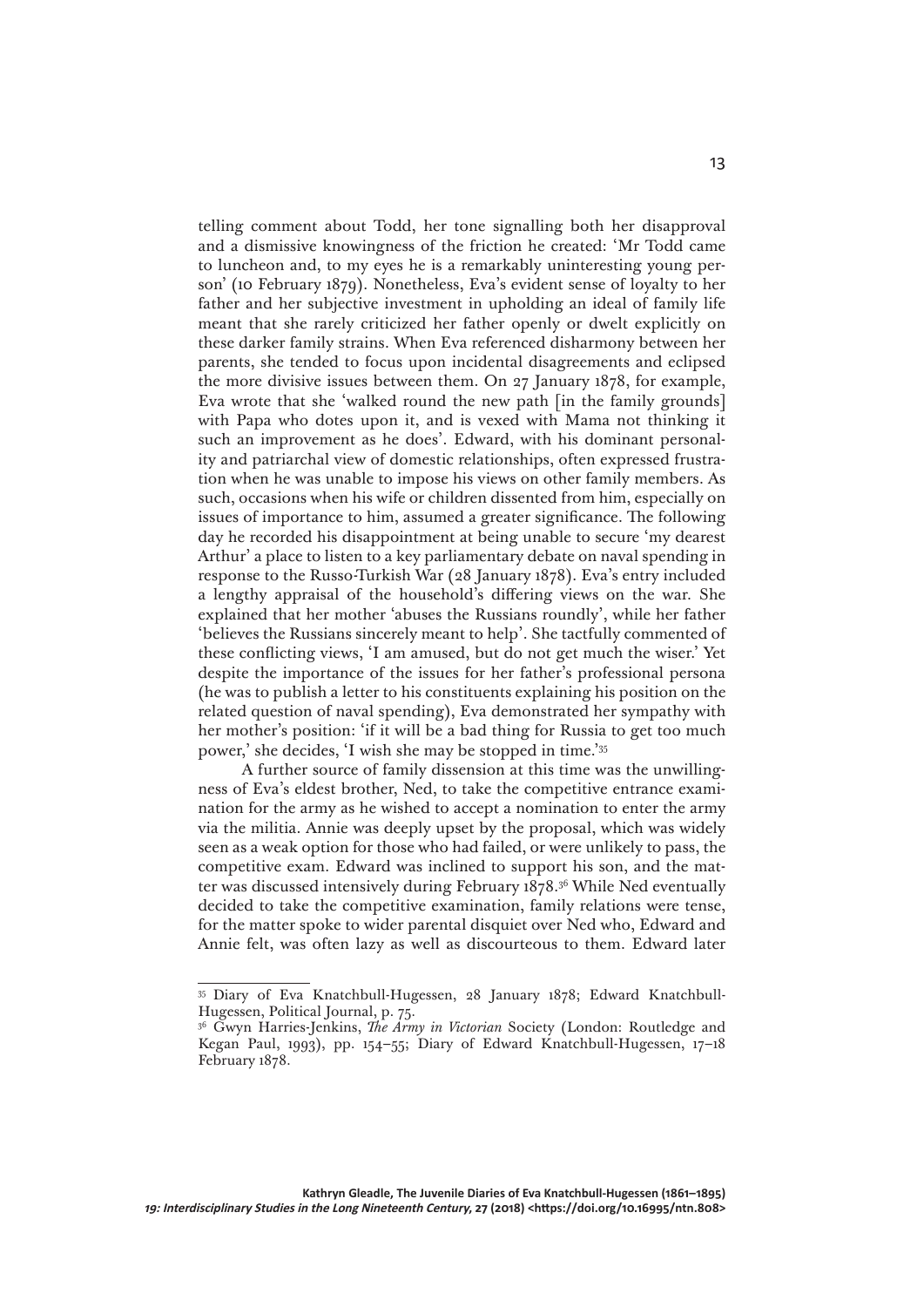acknowledged he believed he was partly to blame as he had 'not taken pains enough with him when he [Ned] was younger', but he was angry with his wife for belabouring this point to him (31 January 1879). Edward's friendships with younger men contributed to these strains. Annie had long felt that Edward's attachment to young Algy Haskett-Smith in 1874 had led to him neglecting Ned (7 September 1874). While Eva does not reference the arguments occasioned, she signalled the dominance of the topic in their lives by choosing to feature it in the diary index, 'Ned's going into the army. Discussions about' (*Fig. 3*). She also demonstrated a quiet support for her mother's view:

> Mama has been trying to persuade Ned & Papa to write again to Col. Thompson and refuse this nomination, it certainly would be much better for him to have more time at Oxford where he is working, & getting on with French, & then he would have the year at Sandhurst, which would be good in so many ways, besides as Mama says, when everything is so uncertain about War, it would be a very respectable way of putting off his going into the army. (17 February 1878)

Cumulatively these textual moments convey, without articulating, deeper family discord.



*Fig. 3*: Index to Diary of Eva Knatchbull-Hugessen, 1877–79, U951/F30/3. Courtesy of Kent History and Library Centre, Maidstone.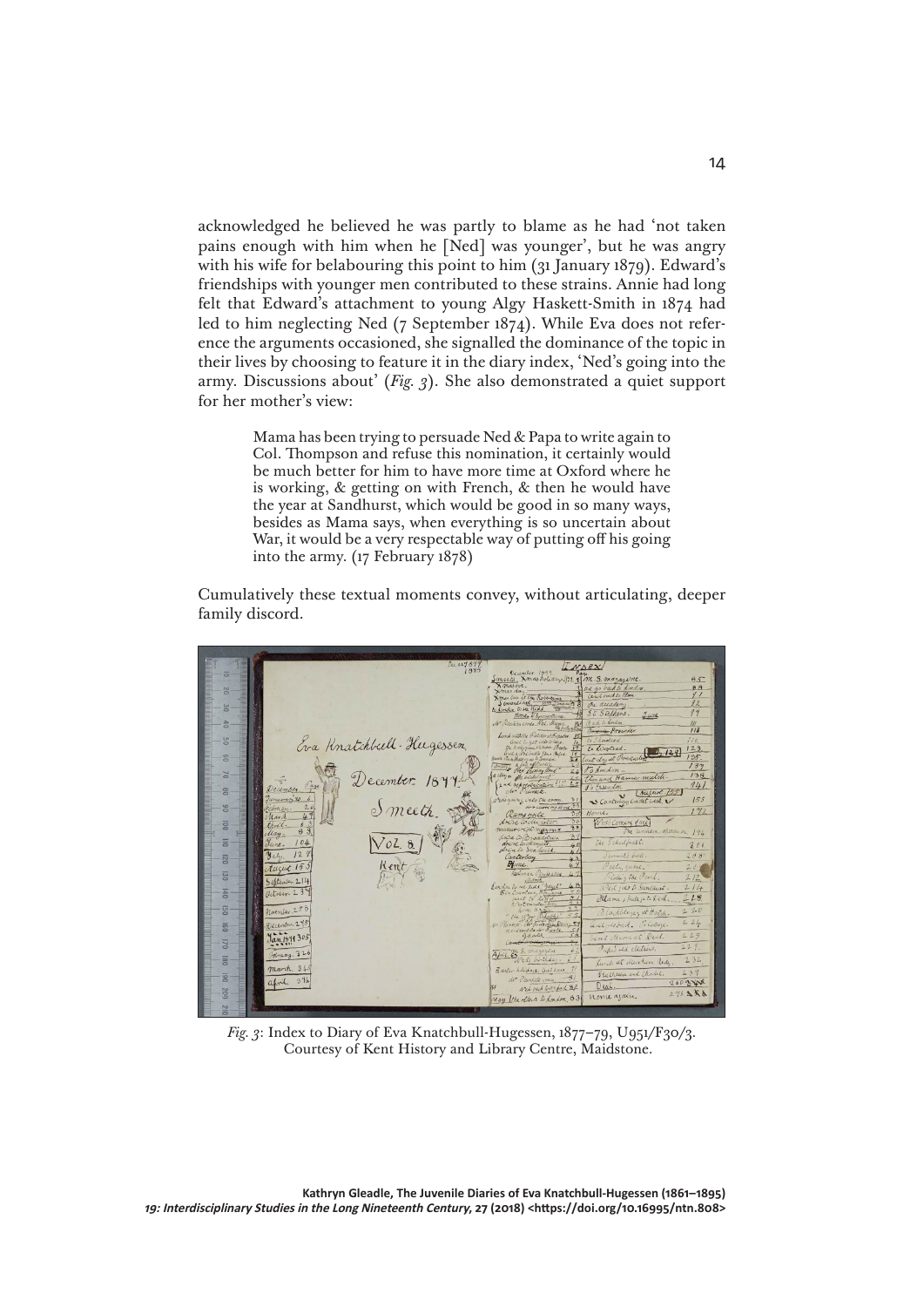It is clear from other archival documents that Eva was adept at using diary forms to protest against male pride. When her father arranged a prestigious cricket match at Smeeth in 1875, some of the country's leading cricketers participated.37 It was a coup for Edward but Eva produced a beautifully presented yet uproarious 'cricket chronicle', which mocked the teams for missing catches and for their pathetic appearance when rain stopped play.38 By 1878–79 Eva was more mature, and although she was evidently fond of her father, she found gentler ways to sometimes infer his egoism. When Eva and Edward spent the day in the same location, there was striking uniformity in their diary entries, suggesting a shared narrative consciousness, and perhaps discussion, as to what they deemed significant to record from the day's activities: the weather, social visits, books shared, and games played. As a result, it is necessary to probe the small points of friction, the little evasions, and acts of self-censorship, which distinguish their accounts from one another. Despite Edward's seeming frankness over his homosocial attachments and his wife's censure of them, his diary deployed a quotidian process of 'impression management', in which a particular self-image was sustained. This was of himself as an assured social and political actor, someone deserving of high regard. He suppressed from the record small embarrassments or petty failures which threatened to destabilize his confident and authoritative persona. In contrast, Eva, while reticent about chronicling sensitive family problems, was quick to draw attention to her father's foibles, especially if they had humorous potential. For example, on 5 March 1878 Edward recorded, as was his custom, a list of the letters he had sent. This included a letter to Lady Honywood, although no further details were given. Eva's account reveals that this was a letter of condolence Edward had written, having heard that Lady Honywood's husband had died. In fact, it was a false rumour, as Eva explained: 'it was all a mistake and Sir Courtenay alive and rather better.' Honywood, the seventh baronet, was a senior member of the extended family network and this was, as Eva put it, a 'rather awkward' faux pas for Edward to have made — one which he excised from his account (5 March 1878). Eva, on the other hand. chose to draw attention to the incident by featuring it in her diary index (see *Fig. 3*). Narrative psychologist Kate McLean has found that imparting such 'mishap stories' can be a strategy to communicate aspects of the self without risking 'more personal self-disclosure'.39 Eva's savouring of such an anecdote could function as a micro-act of cheerful subversion, a small form of release which pointed to the fallibility of the dominant head of the household.

<sup>37</sup> 'Cricket', *Sporting Gazette*, 4 September 1875, p. 889.

<sup>38</sup> Eva Knatchbull-Hugessen, Smeeth Cricket Chronicles, Kent History and Library Centre, U951/C 232/1–3.

<sup>39</sup> Kate C. McLean, 'Late Adolescent Identity Development: Narrative Meaning Making and Memory Telling', *Development Psychology*,  $41$  (2005), 683–91 (p. 688).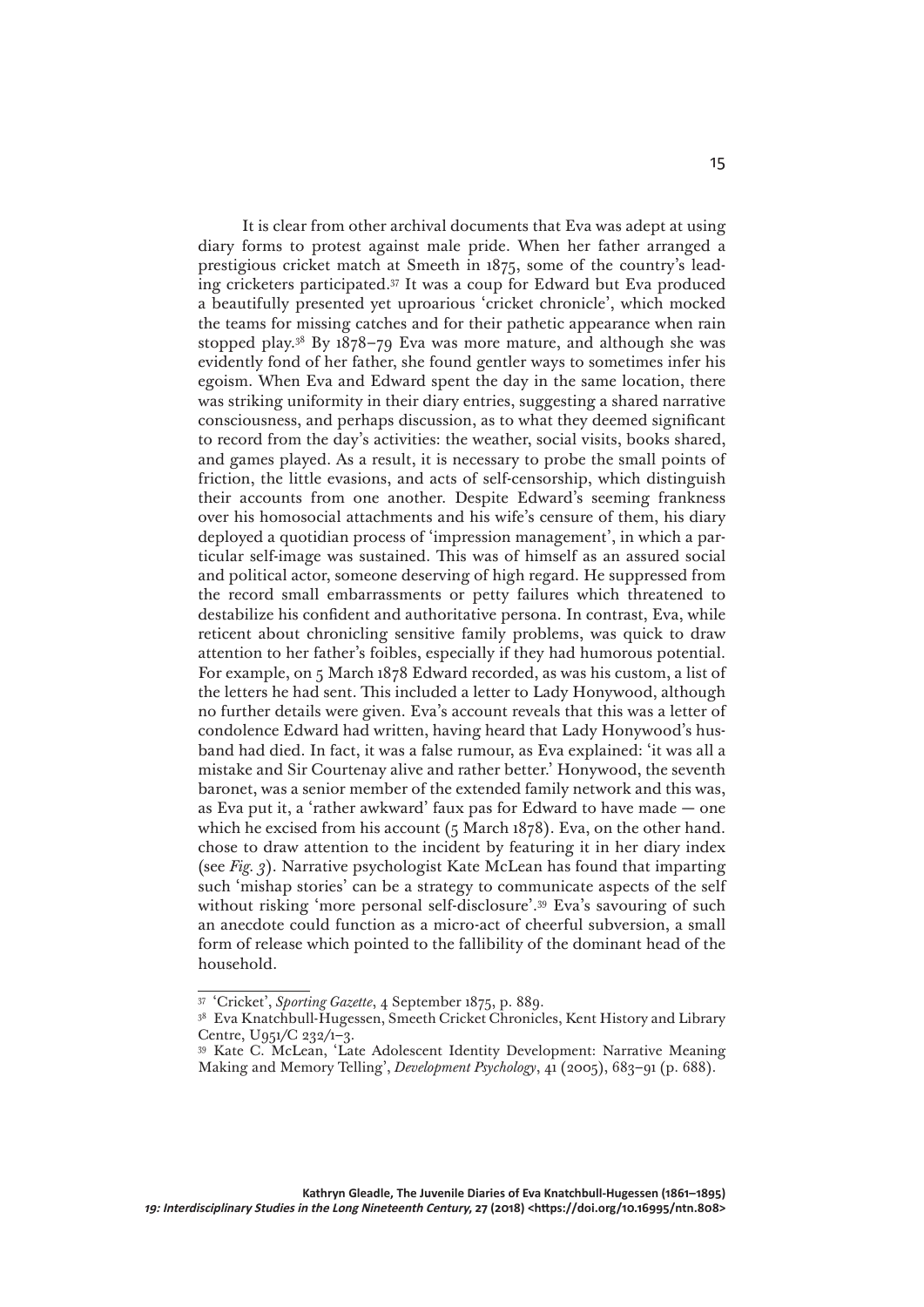A recurrent concern in Edward's diaries was the delivery of public speeches and their reception. He often included self-congratulatory references to his performances and details of any compliments paid to him. For example, on 4 May 1874, he reported that his wife and eldest daughter were in the speaker's gallery to hear him give a speech on the Gold Coast. He claimed he had 'something of a success', going on to explain that 'W. E. Forster said it was the best speech he had heard me deliver  $[\dots]$  & many others complimented' (4 May 1874). In contrast, Eva's diary recorded the work Edward had to undertake to execute his speeches and included more information about negative press coverage. On the eve of delivering a speech on colonial policy to his constituents in Deal, we find subtly divergent emphases in descriptions of a walk they took together. Edward simply notes, 'In afternoon Evy and I walked to Hatch and saw Wyndham' (27 October 1878). Eva's diary hints at a somewhat tiresome excursion, with Edward using the opportunity to rehearse: 'papa said his speech to me all the way there and back' (27 October 1878).<sup>40</sup> Two days later, Eva made a reference to the fact that 'Mama read us a very bad report of papa's speech in the morning post' (29 October 1878).

Telling differences are also discernible in how the two diarists conveyed the family's literary culture. A regular feature of their cultural life was for Edward to read aloud his compositions to his wife and children. Eva's diary reveals that while they might listen, they were not necessarily a doting audience. In April 1878 Edward read part of a novel he had started to write, 'The Middletons of the Priory'. Eva seemed underwhelmed and queried her father's ability to complete the project: 'it is rather amusing, but he has never tried one before & I doubt his finishing it' (25 April 1878). She was right, and Edward's diary entry for this day, while noting a number of domestic activities, does not mention the reading. Had he sensed that it had fallen rather flat? Later that year he referred to sharing a new children's tale with Eva but did not mention her reaction (29 September 1878). Eva reported, 'Papa finished reading "Kimmelina & the Dwarfs", not such a good story as usual.' Her diary entry for this day was far more engaged with providing details of a story she was writing (and which she subsequently published in a children's journal) (29 September 1878).41 Indeed, during this period Eva detailed sharing her own compositions with various family members and friends (although she appears not to have chosen to do so in front of her father). Whereas her reports of her father's readings were somewhat desultory in 1878 and 1879, those of her own she conveyed as lively, successful occasions. 'It is the best I have written', she confidently

<sup>40</sup> See also, 'This Evening's News', *Pall Mall Gazette*, 29 October 1878, p. 7.

<sup>&</sup>lt;sup>41</sup> 'Judy; or, Light Blue', in *Little Wide Awake*, ed. by Mrs Sale Barker (London: Routledge, 1882), pp. 248–55, 282–86, 311–18, 340–45.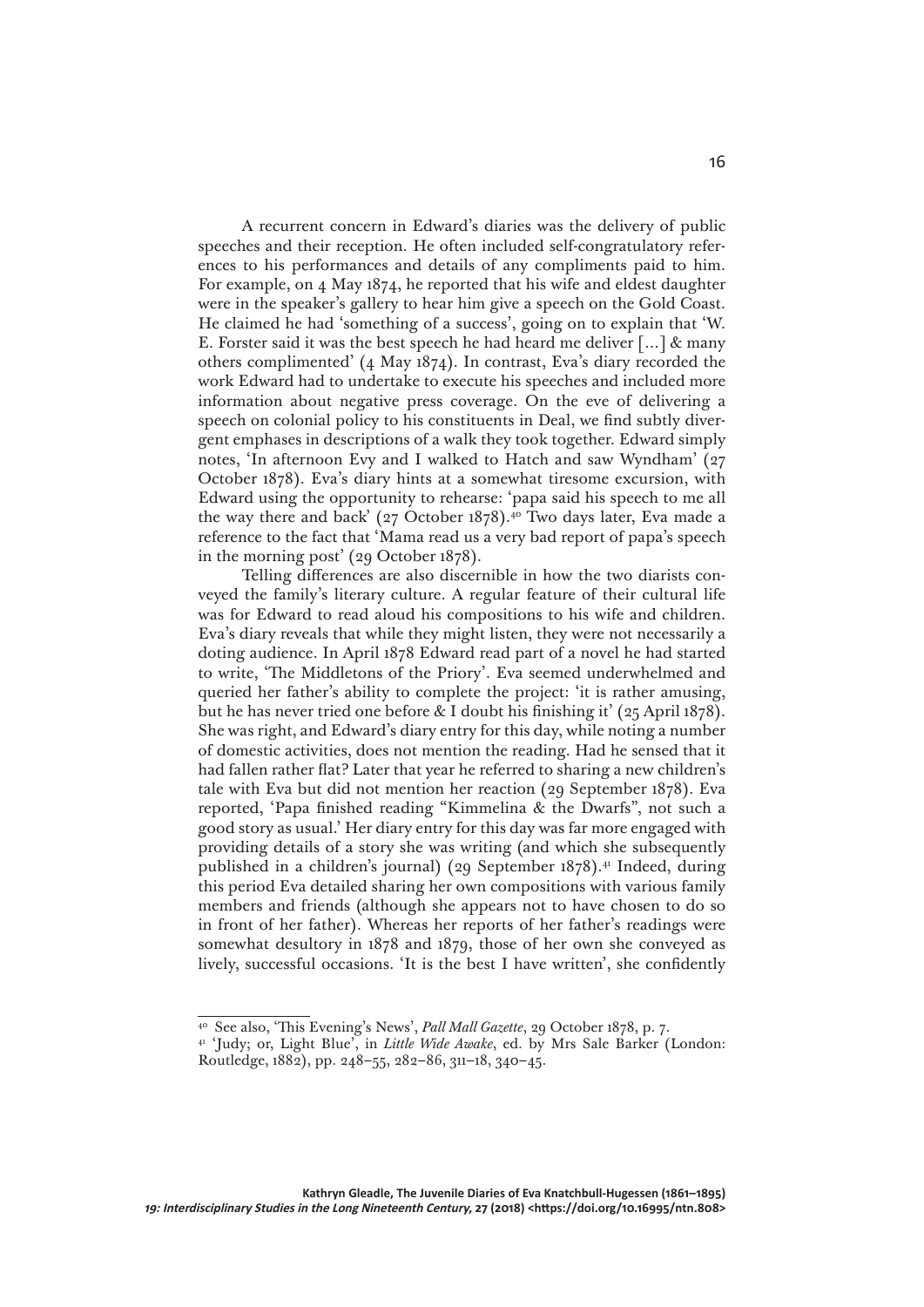concluded of her story 'Jenks', which a family friend read to Annie, Ned, D'Eyncourt, and Eva, on a journey to Folkestone (16 January 1878).

Eva provided many such details of her writing during these two years. This included contributing to an amateur, manuscript magazine.<sup>42</sup> Although this endeavour is mentioned in her diary index (see *Fig. 3*, reference to p. 62), her own cultural activities were given less prominence in the index than were her brothers' movements to and from college and school. Repeated diary entries referred to her brothers' academic pursuits and her attempts to persuade Cecil to work well on his return to Eton.43 As a result, a larger lacuna looms across Eva's diary: the silence over her own ambitions. By 1880 she was making concerted educational preparations which were to equip her to take the local Cambridge examination, and to apply successfully to study at Cambridge. These ambitions were not mentioned in the 1877–79 diary, but she did begin to record in code her efforts to study Latin and Greek.44 Although Edward was supportive of Eva's cultural and literary activities, he was mocking of female higher education and fiercely opposed to women's suffrage. During the tense family Christmas of 1874 his gift to Eva was a copy of his latest children's story collection which featured a tale entitled 'The Pig-Faced Queen'  $-$  a vicious satire on the supposed evils of female political power.45 In such a climate it would have been hard for a teenage girl to voice openly her aspirations. Instead, Eva and Cecil drew up a secret agreement, not mentioned in the diary, that Cecil would assist her in attaining competency in Latin.46 Eva's study of the Classics was, however, known to her parents. Therefore, her use of code to document this activity evinces a desire to delineate a private cultural subjectivity. For all her forthright self-expression and confident deployment of entertainment narratives, the broader gendered landscape in which Eva was situated created fractured subjectivities in which she too silenced many aspects of selfhood.

Cultures of silence are intricate and multilayered in any society.47 Some silences can be an expression of power, for privileged groups need not voice taken-for-granted facets of experience. Other silences can protect

<sup>42</sup> See Kathryn Gleadle, 'Magazine Culture, Girlhood Communities and Educational Reform in Late Victorian Britain', *English Historical Review* (forthcoming, 2019).

<sup>43</sup> See Eva's diary entries for 8 February 1878, 17 February 1878, 3 January 1879, 23 January 1879.

<sup>44</sup> For example, diary entries for 14 April, 16 April, 2 May, 7 May, 12 May, 19 May, 20 May, 25 May 1878. My thanks to Colin Rogerson for deciphering Eva's code.

<sup>45</sup> Edward Knatchbull-Hugessen, 'The Pig-Faced Queen', in *Queer Folk* (London: Macmillan, 1874), pp. 143–203.

<sup>&</sup>lt;sup>46</sup> Agreement between Cecil Knatchbull-Hugessen and Eva Knatchbull-Hugessen, Kent History and Library Centre, U951/C228.

<sup>47</sup> Dennis Kurzon, 'Towards a Typology of Silence', *Journal of Pragmatics*, 39 (2007), 1673–688.